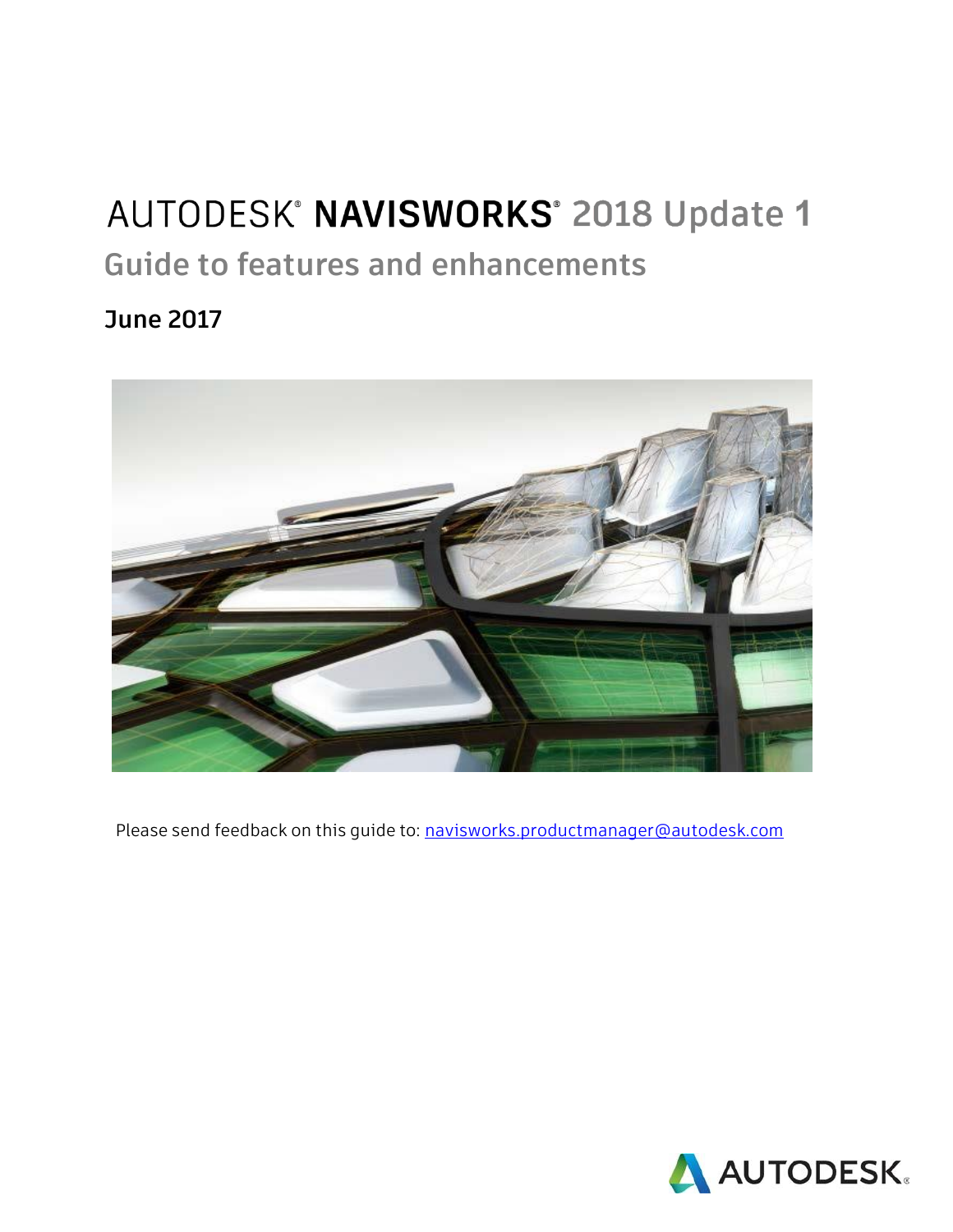## Contents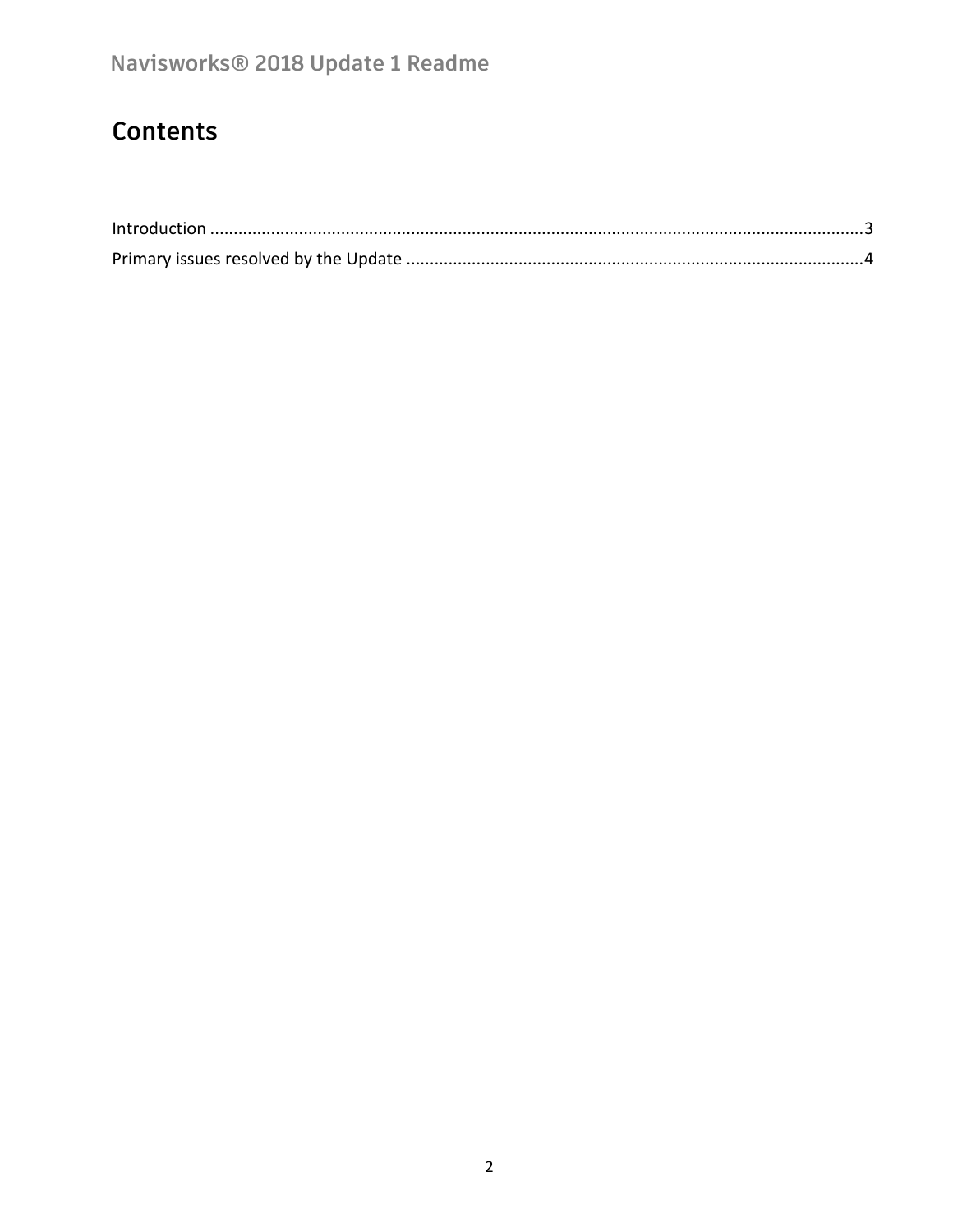## <span id="page-2-0"></span>**Introduction**

Thanks for downloading the Navisworks® 2018 Update 1. This document provides a quick summary of the new features and enhancements that are included in our update.

We want to express our appreciation to all our customers who identified the issues we have addressed in this release. Their reports gave us the opportunity to improve the product and to provide you with the best solution. We also thank you for your continued business, and for your feedback about this release.

Many thanks,

**The Navisworks Team**